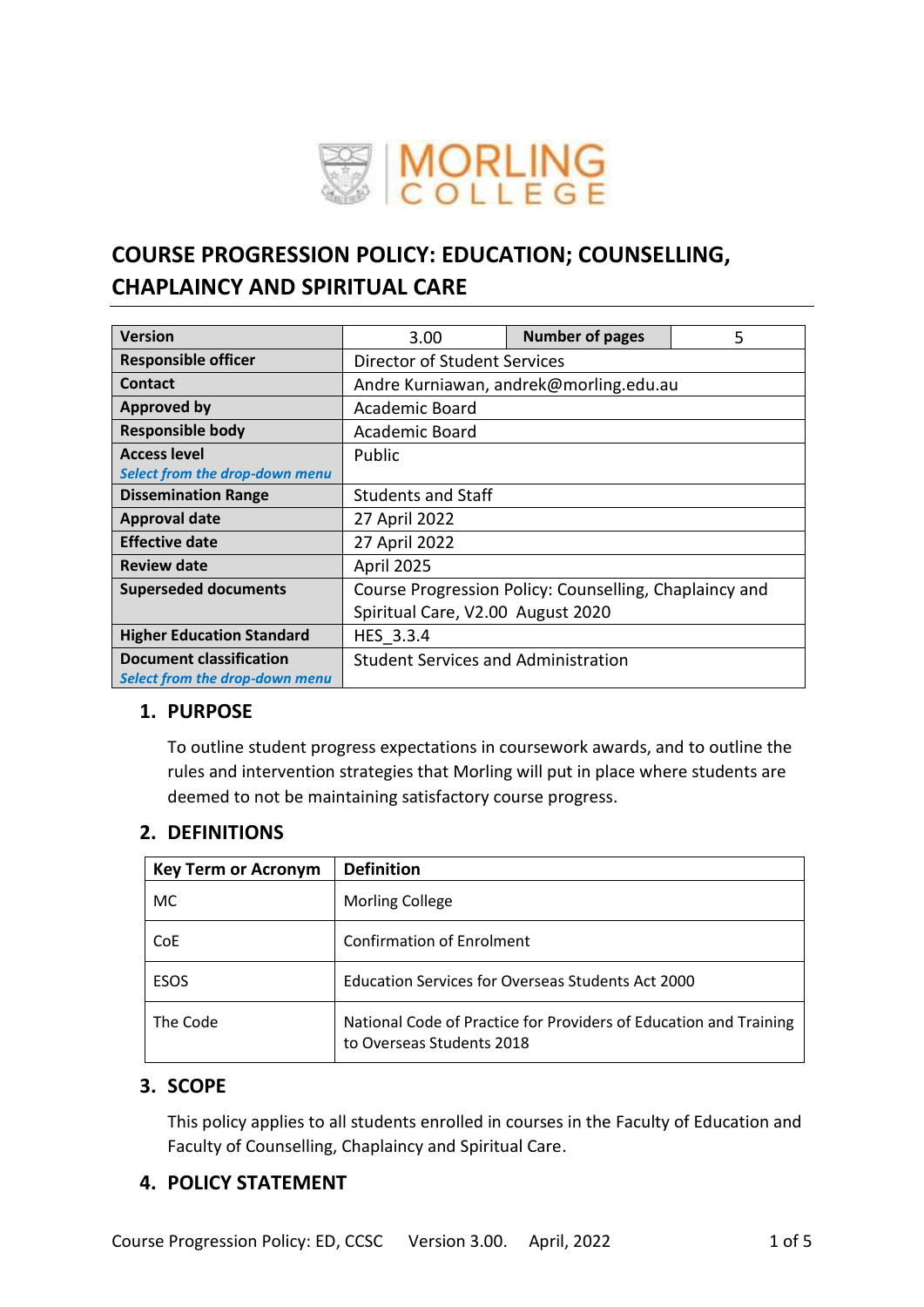Morling College seeks to ensure that all students enrolled in a MC course are maintaining satisfactory course progress. MC is committed to exercising a duty of care towards students by reviewing each student's course progress at the conclusion of each enrolment period and intervening with appropriate academic support and pastoral care where a student is not maintaining satisfactory course progress. Interventions under the policy are not intended as punitive measures but as an expression of pastoral care for students and an exercise of MC's legal and moral responsibilities.

# **5. PRINCIPLES**

## Expectations

- 5.1 To qualify for the appropriate academic award a student of MC shall:
	- Comply with all the applicable College academic and course rules
	- Successfully complete a prescribed course as detailed in the Schedule for the specific course, and
	- Maintain a satisfactory standard of participation in all prescribed activities associated with the course.

## Orientation Module

- 5.2 The Orientation Modules have been designed to assist students in preparation for their studies at Morling College. Students will be enrolled automatically into the Orientation Modules, and these can be accessed via Morling Online. Completion of the Orientation Modules are compulsory. The due date for completion will be listed as the Friday in Week 4 of the commencing study period
- 5.3 Students are permitted to request an extension to support their completion of the Orientation Modules. The request for extension will be assessed by the DSS and Faculty Dean and the student will be advised of the outcome and the revised due date for completion of the modules.
- 5.4 Non-completion of the Orientation Modules may result in the students' exclusion from future enrolments up until such time as the Orientation Modules have been completed.

#### Unsatisfactory **Course Progress**

5.5 At the conclusion of each enrolment period, the Registrar will determine the course progress of each student from the recent enrolment period. Students who have successfully completed more than half of the units they have undertaken in that enrolment period are deemed to be maintaining satisfactory course progress. Students who have successfully completed half or fewer than half of the units they have undertaken in that enrolment period are deemed to be maintaining unsatisfactory course progress for that enrolment period, and the following intervention strategies are put in place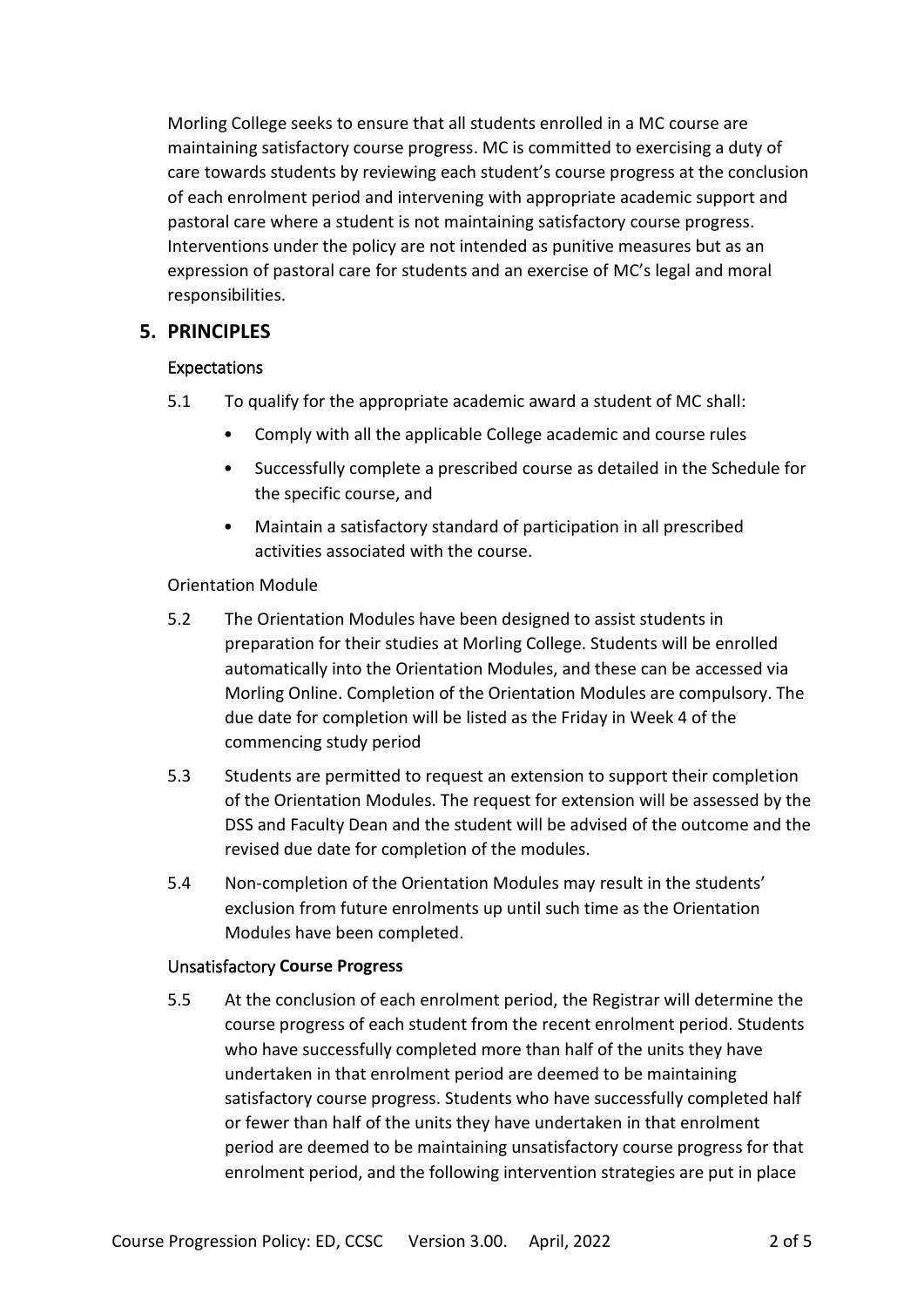(in addition to any other measures that are adopted in accordance with the Faculty's at-risk students procedures):

- If the student was deemed to have made satisfactory course progress in their most recent previous enrolment period the student will be placed on **conditional enrolment and deemed 'marginal'**.
- If the student was deemed to have made unsatisfactory course progress in their most recent previous enrolment period the student will be placed on **conditional enrolment and deemed 'poor'**.
- If the student was already on conditional enrolment in their most recent previous enrolment period and deemed 'poor', the student will be subject to mandatory **exclusion**.
- 5.6 Students may apply in writing to the Registrar for an exemption to conditional enrolment or exclusion if these were due to units withdrawn rather than failed. If granted, the student can continue to enrol as normal or under enrolment conditions set by the Registrar.
- 5.7 If a student is placed on **conditional enrolment**, the Registrar will notify the student in writing.

## Conditional enrolment

- 5.8 Conditional enrolment will require that prior to admission to any further units of study, the student will need to **contact** the Registrar and Dean (or Dean's delegate) of **the** faculty in order to identify the issues which led to the student being in the position of conditional enrolment, and what steps have been put in place to avoid unsatisfactory course progress in the future.
- 5.9 The Registrar is required to put in place appropriate enrolment conditions, which relate to the identified issues. Examples of enrolment conditions include (but are not limited to):
	- limiting the enrolment load of a student
	- restricting the delivery mode of units that the student may enrol in
	- requiring that the student undergo academic support training
	- requiring that the student **be in contact** regularly with a **lecturer** or course adviser
	- requiring that the student participate in an English support program
	- requiring that the student submit all assessments on time.

Failure to meet set enrolment conditions may result in the cancellation of a student's enrolment.

## Exclusion

5.10 Students who undergo mandatory exclusion may apply in writing to the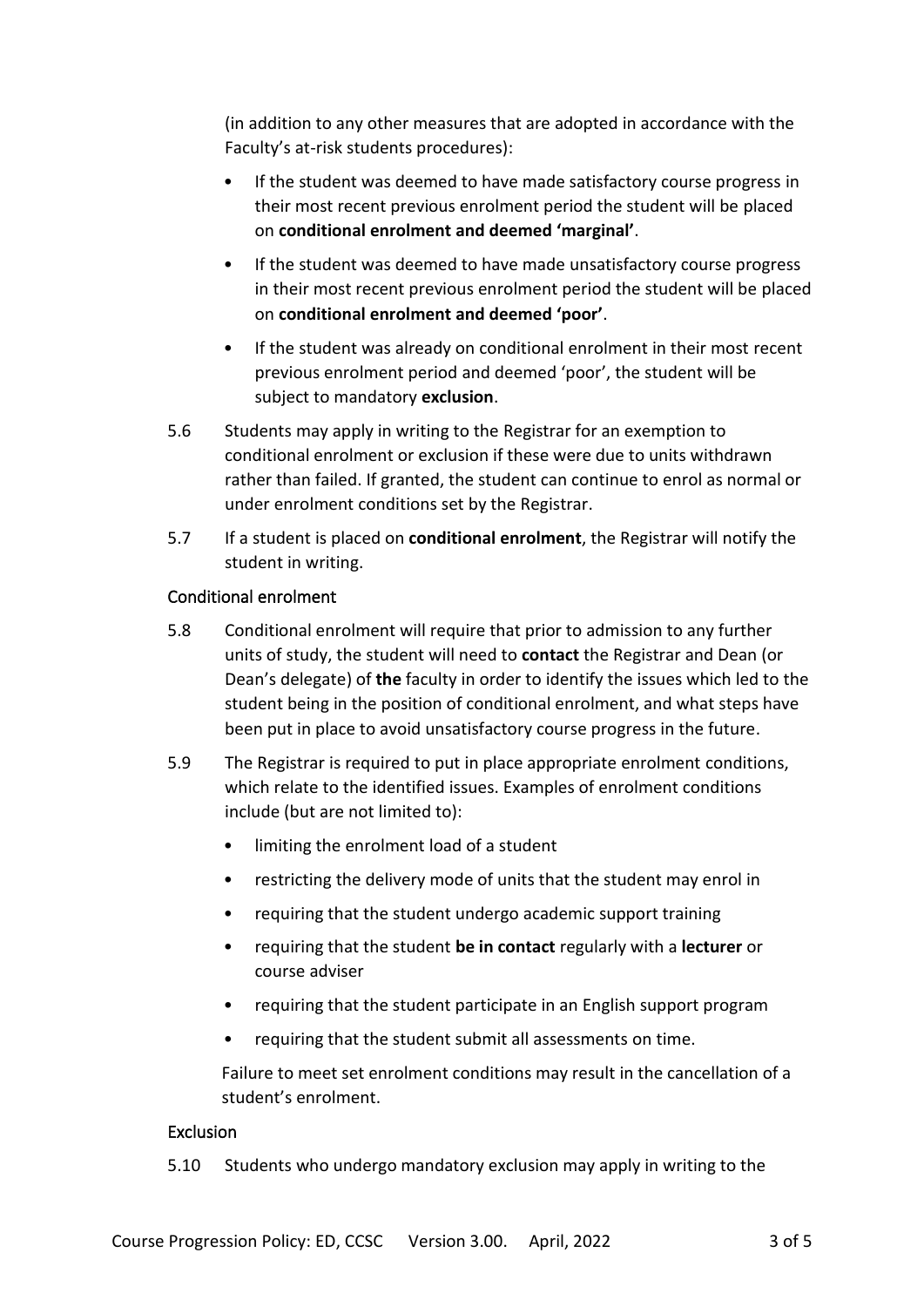Registrar to appeal the exclusion. If granted, the student can continue to enrol under enrolment conditions set by the Registrar.

- 5.11 Students who are to undergo mandatory exclusion will have their enrolment in their current course cancelled.
- 5.12 Students who reach exclusion will face a mandatory exclusion period of twelve (12) months.

## Readmission to a Morling College Course

- 5.13 After the conclusion of the twelve (12) month exclusion period, students on exclusion may apply for admission into either their previous or a new course. This admission will be treated as a new application in either case. Entry is not guaranteed. Students must apply in writing to the Registrar, and identify the issues, which led to them being in the position of exclusion, and what steps have been put in place to avoid unsatisfactory course progress in the future.
- 5.14 The Registrar will assess the student's application for entry into a course based on the information provided. The Higher Education Support Act (2003) requires that the student demonstrate academic suitability for admission to the course, even if previously enrolled in that course.

#### Overseas Students Course Progress: Counselling

- 5.15 In addition to the above policy requirements, overseas students enrolled in a Counselling Course must at all times be in a position to complete their course in the timeframe as specified in their Confirmation of Enrolment (CoE) in order to be deemed to be maintaining satisfactory course progress. There is an enrolment limit of sixty (60) credit points per semester in all awards. This means that where it is no longer possible for a student to catch up and complete their course by the end date of the CoE at the rate of sixty (60) credit points per semester, the student will be deemed to no longer be maintaining satisfactory course progress. When this occurs Morling College is required to take action against the student under the ESOS Act, which may result in the cancellation of the student's CoE, notification of this to the Australian Government Department of Home Affairs, and subsequent cancellation of the student's Australian student visa.
- 5.16 Students who undergo mandatory exclusion may apply in writing to the Registrar to appeal the exclusion. If granted, the student can continue to enrol under enrolment conditions set by the Registrar.
- 5.17 In accordance with student visa obligations, overseas students may enrol in no more than 25 percent of the total course by off-campus units. In each enrolment period, overseas students must be studying at least one (1) unit that is not in off-campus mode.
- 5.18 Overseas students are strongly encouraged to study a normal full-time load (48 credit points) per enrolment period. However, a student may seek